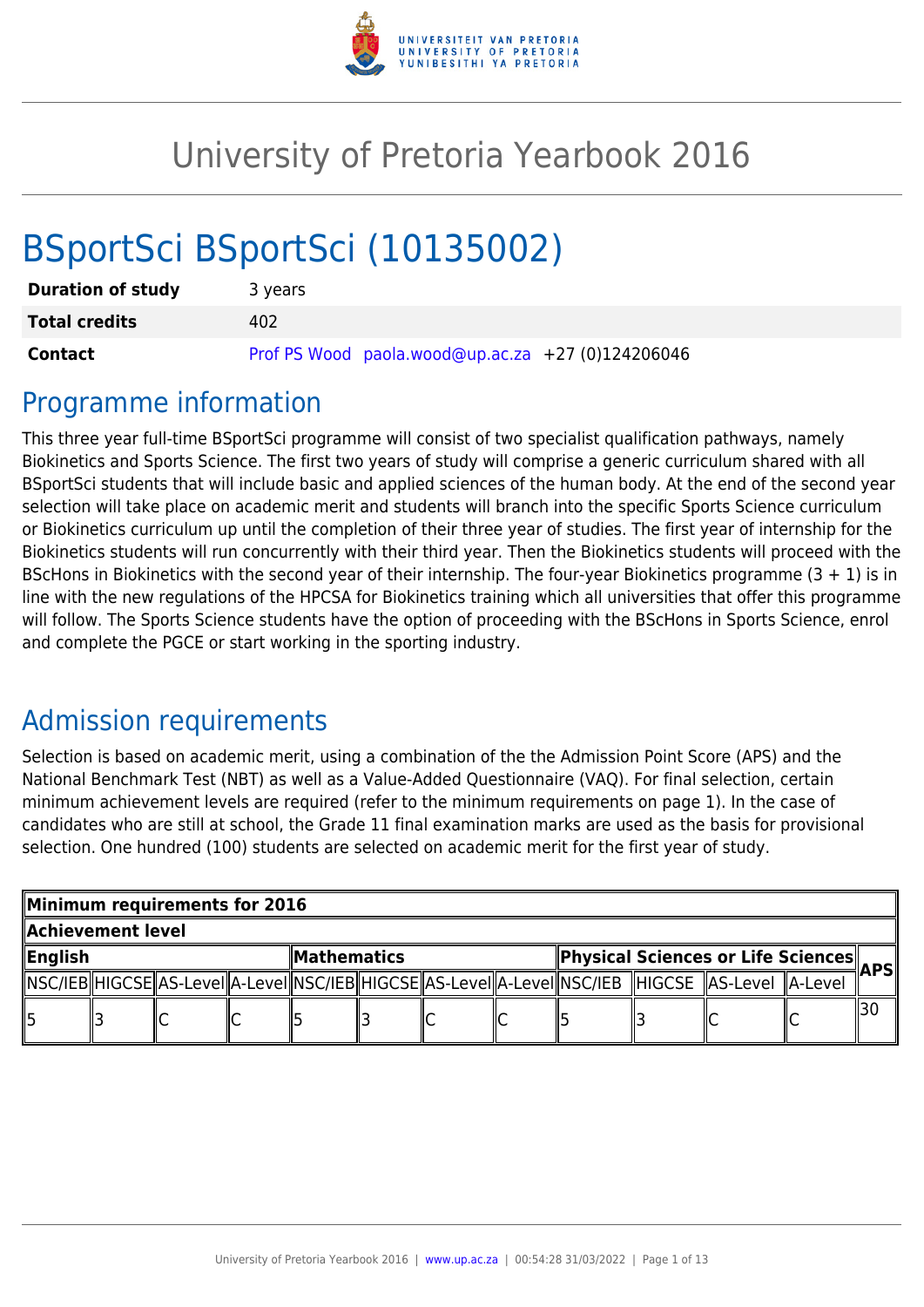

# Curriculum: Year 1

**Minimum credits: 141**

# **Fundamental modules**

# **Academic information management 101 (AIM 101)**

| <b>Module credits</b>         | 6.00                                                                                                                                                                                                                                                                                                                                                     |
|-------------------------------|----------------------------------------------------------------------------------------------------------------------------------------------------------------------------------------------------------------------------------------------------------------------------------------------------------------------------------------------------------|
| Service modules               | Faculty of Engineering, Built Environment and Information Technology<br><b>Faculty of Education</b><br>Faculty of Economic and Management Sciences<br><b>Faculty of Humanities</b><br>Faculty of Law<br><b>Faculty of Health Sciences</b><br>Faculty of Natural and Agricultural Sciences<br>Faculty of Theology<br><b>Faculty of Veterinary Science</b> |
| <b>Prerequisites</b>          | No prerequisites.                                                                                                                                                                                                                                                                                                                                        |
| <b>Contact time</b>           | 2 lectures per week                                                                                                                                                                                                                                                                                                                                      |
| Language of tuition           | Both Afr and Eng                                                                                                                                                                                                                                                                                                                                         |
| <b>Academic organisation</b>  | <b>Information Science</b>                                                                                                                                                                                                                                                                                                                               |
| <b>Period of presentation</b> | Semester 1                                                                                                                                                                                                                                                                                                                                               |

# **Module content**

Find, evaluate, process, manage and present information resources for academic purposes using appropriate technology. Apply effective search strategies in different technological environments. Demonstrate the ethical and fair use of information resources. Integrate 21st-century communications into the management of academic information.

# **Academic English for Health Sciences (BCur, BDietetics, BOH, BOccTher, BRad and BPhysT) 121 (ELH 121)**

| <b>Module credits</b>         | 6.00                                             |
|-------------------------------|--------------------------------------------------|
| <b>Service modules</b>        | <b>Faculty of Health Sciences</b>                |
| <b>Prerequisites</b>          | No prerequisites.                                |
| <b>Contact time</b>           | 1 discussion class per week, 2 lectures per week |
| <b>Language of tuition</b>    | English                                          |
| <b>Academic organisation</b>  | Unit for Academic Literacy                       |
| <b>Period of presentation</b> | Semester 1                                       |

# **Module content**

Academic reading as well as academic writing and presentation skills, based on the approach followed in the healthcare sciences. \*Presented to students in Health Sciences only.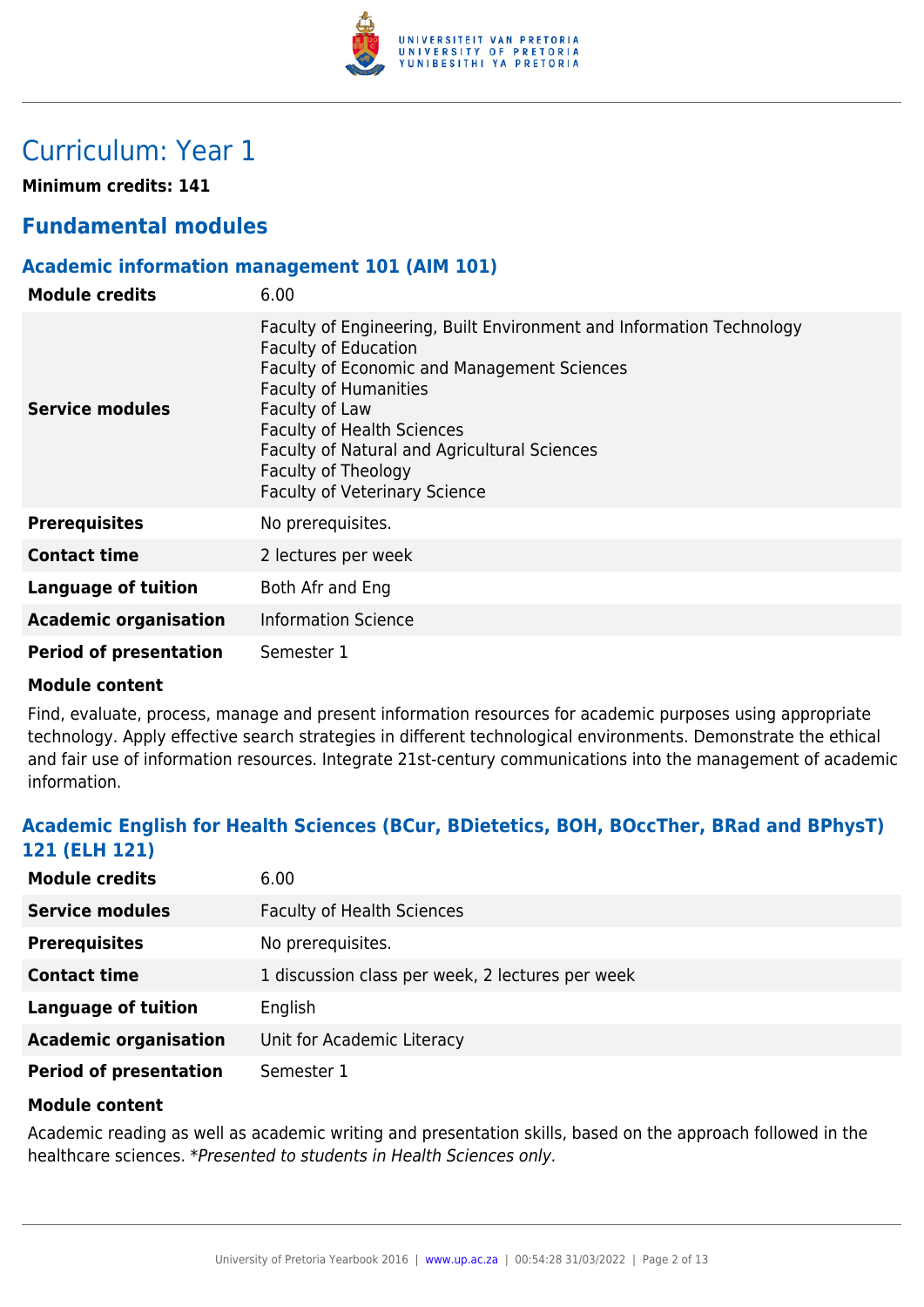

# **Academic English for Health Sciences122 (ELH 122)**

| <b>Module credits</b>         | 6.00                                             |
|-------------------------------|--------------------------------------------------|
| <b>Service modules</b>        | <b>Faculty of Health Sciences</b>                |
| <b>Prerequisites</b>          | No prerequisites.                                |
| <b>Contact time</b>           | 2 lectures per week, 1 discussion class per week |
| <b>Language of tuition</b>    | English                                          |
| <b>Academic organisation</b>  | Unit for Academic Literacy                       |
| <b>Period of presentation</b> | Semester 2                                       |

#### **Module content**

Study of specific language skills required in the Health Care Sciences, including interviewing and report-writing skills. \*Presented to students in Health Sciences only. (BCur, BDietetics, BOH, BOT, Brad, BPhysT)\*

# **Academic orientation 110 (UPO 110)**

| <b>Module credits</b>         | 0.00                          |
|-------------------------------|-------------------------------|
| Language of tuition           | Double Medium                 |
| <b>Academic organisation</b>  | Health Sciences Dean's Office |
| <b>Period of presentation</b> | Year                          |

# **Core modules**

# **Physiology 110 (FSG 110)**

| <b>Module credits</b>         | 6.00                                                                         |
|-------------------------------|------------------------------------------------------------------------------|
| <b>Service modules</b>        | <b>Faculty of Humanities</b><br>Faculty of Natural and Agricultural Sciences |
| <b>Prerequisites</b>          | No prerequisites.                                                            |
| <b>Contact time</b>           | 3 lectures per week                                                          |
| <b>Language of tuition</b>    | Both Afr and Eng                                                             |
| <b>Academic organisation</b>  | Physiology                                                                   |
| <b>Period of presentation</b> | Semester 1                                                                   |

#### **Module content**

Introduction (terminology and anatomical orientation); chemical principles; cytology and histology; neurophysiology and the senses; haematology and body fluids; cardiovascular system.

# **Physiology 120 (FSG 120)**

| <b>Module credits</b>  | 6.00                                                                                |
|------------------------|-------------------------------------------------------------------------------------|
| <b>Service modules</b> | <b>Faculty of Humanities</b><br><b>Faculty of Natural and Agricultural Sciences</b> |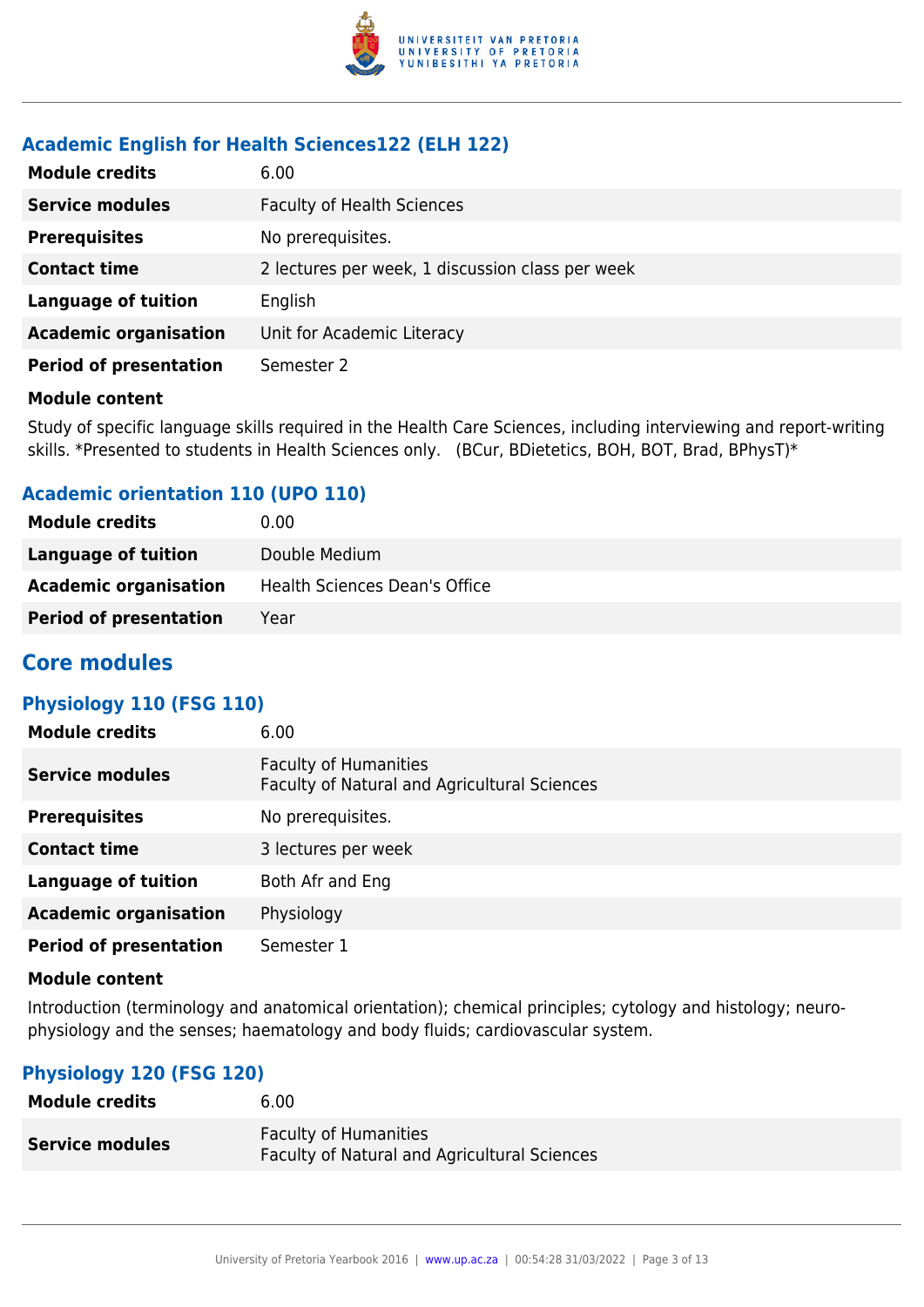

| <b>Prerequisites</b>          | <b>FSG 110</b>      |
|-------------------------------|---------------------|
| <b>Contact time</b>           | 3 lectures per week |
| Language of tuition           | Both Afr and Eng    |
| <b>Academic organisation</b>  | Physiology          |
| <b>Period of presentation</b> | Semester 2          |

Respiratory system; nutrition; digestion and metabolism; kidneys and acid-base equilibrium; endocrinology; reproduction physiology and reproduction; skin and body temperatures.

# **Medical terminology 180 (MTL 180)**

| <b>Module credits</b>         | 12.00                                                                                                                     |
|-------------------------------|---------------------------------------------------------------------------------------------------------------------------|
| <b>Service modules</b>        | <b>Faculty of Health Sciences</b><br>Faculty of Natural and Agricultural Sciences<br><b>Faculty of Veterinary Science</b> |
| <b>Prerequisites</b>          | No prerequisites.                                                                                                         |
| <b>Contact time</b>           | 2 lectures per week                                                                                                       |
| <b>Language of tuition</b>    | Double Medium                                                                                                             |
| <b>Academic organisation</b>  | Ancient Languages and Cultures                                                                                            |
| <b>Period of presentation</b> | Semester 1 and Semester 2                                                                                                 |

#### **Module content**

The acquisition of a basic medical orientated vocabulary compiled from Latin and Greek stem forms combined with prefixes and suffixes derived from those languages. The manner in which the meanings of medical terms can be determined by analysing the terms into their recognisable meaningful constituent parts, is taught and exercised. The functional use of medical terms in context as practical outcome of terminological application is continually attended to.

# **Physics for biology students 131 (PHY 131)**

| <b>Module credits</b>         | 16.00                                                                                                              |
|-------------------------------|--------------------------------------------------------------------------------------------------------------------|
| Service modules               | <b>Faculty of Education</b><br><b>Faculty of Health Sciences</b><br><b>Faculty of Veterinary Science</b>           |
| <b>Prerequisites</b>          | Refer to Regulation 1.2: A candidate must have passed Mathematics with at least<br>50% in the Grade 12 examination |
| <b>Contact time</b>           | 1 practical per week, 4 lectures per week, 1 discussion class per week                                             |
| <b>Language of tuition</b>    | Both Afr and Eng                                                                                                   |
| <b>Academic organisation</b>  | Physics                                                                                                            |
| <b>Period of presentation</b> | Semester 1                                                                                                         |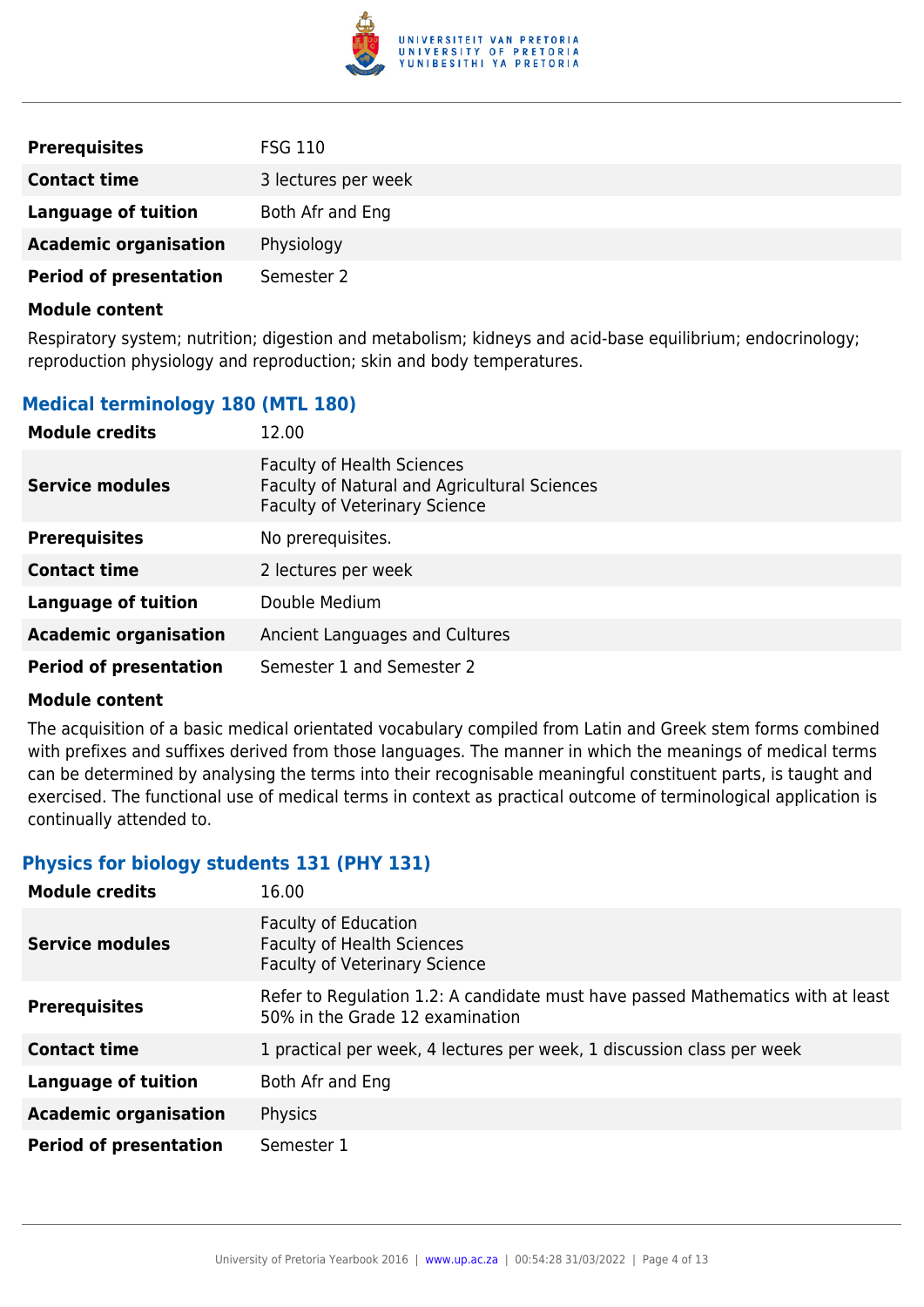

Units, vectors, one dimensional kinematics, dynamics, work, equilibrium, sound, liquids, heat, thermodynamic processes, electric potential and capacitance, direct current and alternating current, optics, modern physics, radio activity.

# **Sports injuries I 110 (EXE 110)**

| <b>Module credits</b>         | 12.00                                 |
|-------------------------------|---------------------------------------|
| <b>Contact time</b>           | 3 lectures per week                   |
| Language of tuition           | English                               |
| <b>Academic organisation</b>  | <b>Biokinetics and Sports Science</b> |
| <b>Period of presentation</b> | Semester 1                            |
| Madula cantant                |                                       |

#### **Module content**

\*Closed – requires departmental selection

This module serves as an introduction to the fundamental concepts related to sports injuries.

# **Research methodology I 111 (EXE 111)**

| <b>Module credits</b>         | 12.00                                 |
|-------------------------------|---------------------------------------|
| <b>Contact time</b>           | 3 lectures per week                   |
| Language of tuition           | English                               |
| <b>Academic organisation</b>  | <b>Biokinetics and Sports Science</b> |
| <b>Period of presentation</b> | Semester 1                            |

#### **Module content**

\*Closed – requires departmental selection Introduction to information technology in Sport and Exercise – computer skills; research techniques; library services and functions; searches, referencing techniques, plagiarism, ethics in research, theories in research.

# **Motor learning and development I 120 (EXE 120)**

| <b>Module credits</b>         | 12.00                                 |
|-------------------------------|---------------------------------------|
| <b>Contact time</b>           | 3 lectures per week                   |
| Language of tuition           | English                               |
| <b>Academic organisation</b>  | <b>Biokinetics and Sports Science</b> |
| <b>Period of presentation</b> | Semester 2                            |

#### **Module content**

\*Closed – requires departmental selection A study, critique and analysis of human motor growth and development in regular populations. Growth, maturation, physical activity and performance of children and adolescents as they progress from birth to young adulthood are included.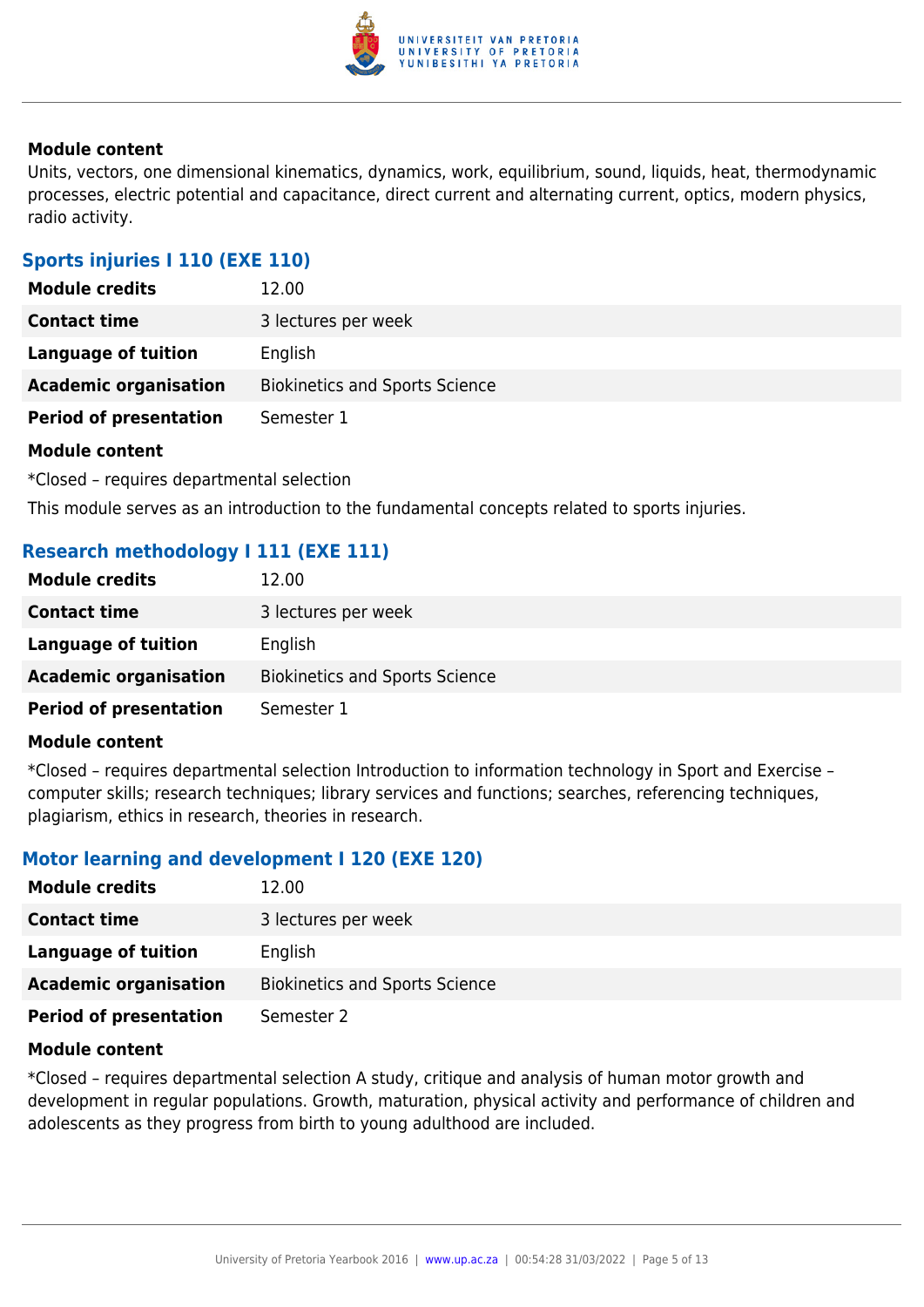

# **Exercise science programme development 121 (EXE 121)**

| <b>Module credits</b>         | 12.00                                 |
|-------------------------------|---------------------------------------|
| <b>Contact time</b>           | 3 lectures per week                   |
| Language of tuition           | English                               |
| <b>Academic organisation</b>  | <b>Biokinetics and Sports Science</b> |
| <b>Period of presentation</b> | Semester 2                            |

#### **Module content**

\*Closed – requires departmental selection Development of programmes for stretching and flexibility training, strength training, speed development and plyometrics, endurance training, exercise selection, and periodisation. Sport specific. Periodisation: concepts and applications.

# **Measurement and evaluation 320 (EXE 320)**

| <b>Module credits</b>         | 15.00                                 |
|-------------------------------|---------------------------------------|
| <b>Contact time</b>           | 3 lectures per week                   |
| Language of tuition           | Double Medium                         |
| <b>Academic organisation</b>  | <b>Biokinetics and Sports Science</b> |
| <b>Period of presentation</b> | Semester 2                            |

#### **Module content**

\*Closed – requires departmental selection Selecting appropriate tests, testing protocols and procedures, and evaluation of test data.

# **Sports practical (basic) 100 (PRC 100)**

| <b>Module credits</b>         | 12.00                                 |
|-------------------------------|---------------------------------------|
| <b>Contact time</b>           | 2 practicals per week                 |
| Language of tuition           | English                               |
| <b>Academic organisation</b>  | <b>Biokinetics and Sports Science</b> |
| <b>Period of presentation</b> | Year                                  |

#### **Module content**

\*Closed – requires departmental selection. Sports-specific skills, team situation; rules and regulations, refereeing; game analysis; coaching.

# **Introduction to human anatomy 123 (ANA 123)**

| <b>Module credits</b>         | 8.00                                  |
|-------------------------------|---------------------------------------|
| <b>Contact time</b>           | 2 lectures per week                   |
| Language of tuition           | English                               |
| <b>Academic organisation</b>  | <b>Biokinetics and Sports Science</b> |
| <b>Period of presentation</b> | Year                                  |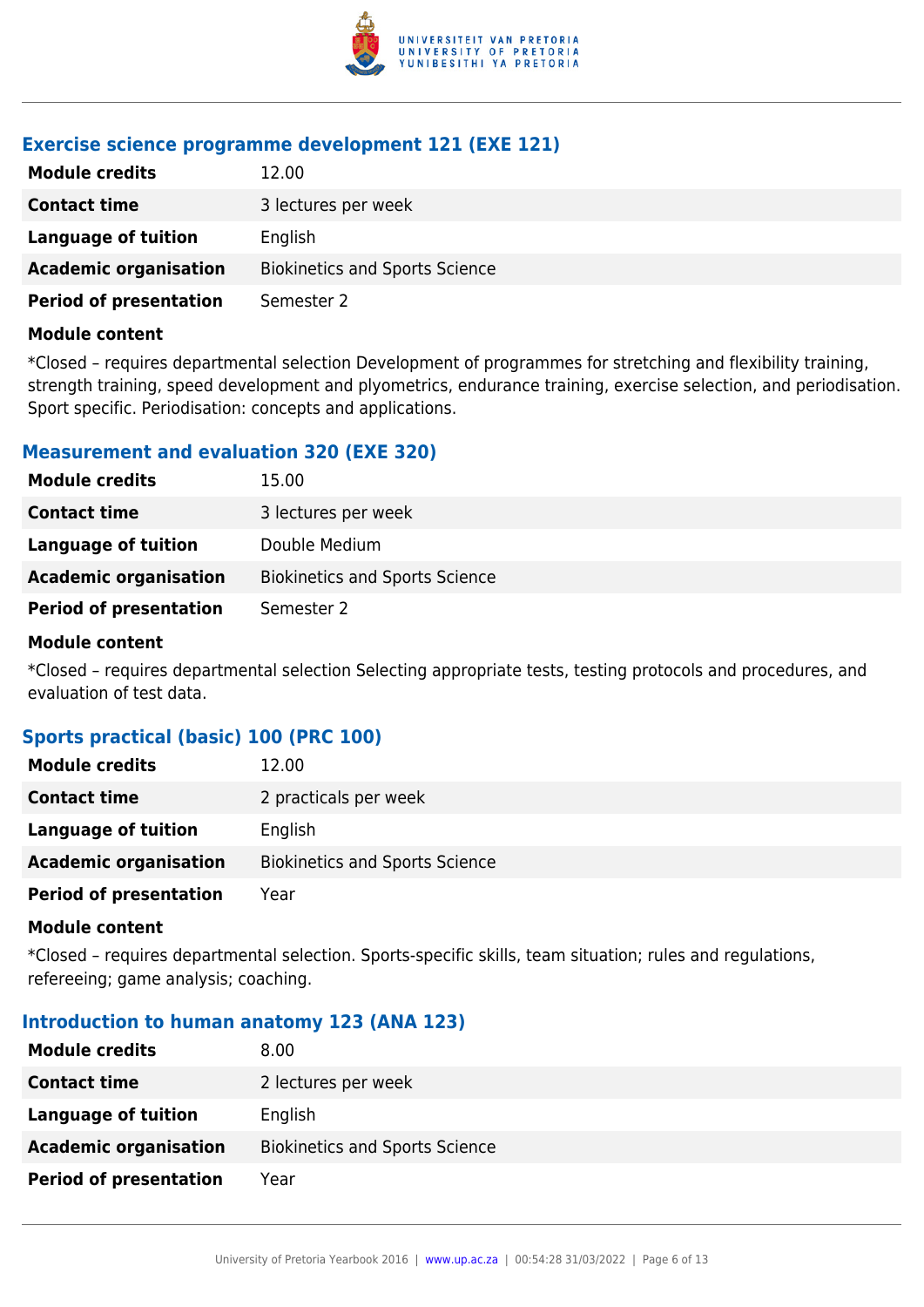

\*Closed - requires departmental selection This module introduces the student to basic anatomical concepts regarding body areas, levels, axes of motion and anatomical terminology. Development anatomy forms the first part of the module. From there the student continues to the study of osteology, anthropometry, musculoskeletal system, bone function and classification, nerve innervation, anatomy of the brain, the cardio-respiratory system and the endocrine system. An important aspect of the module is movement anatomy and its application.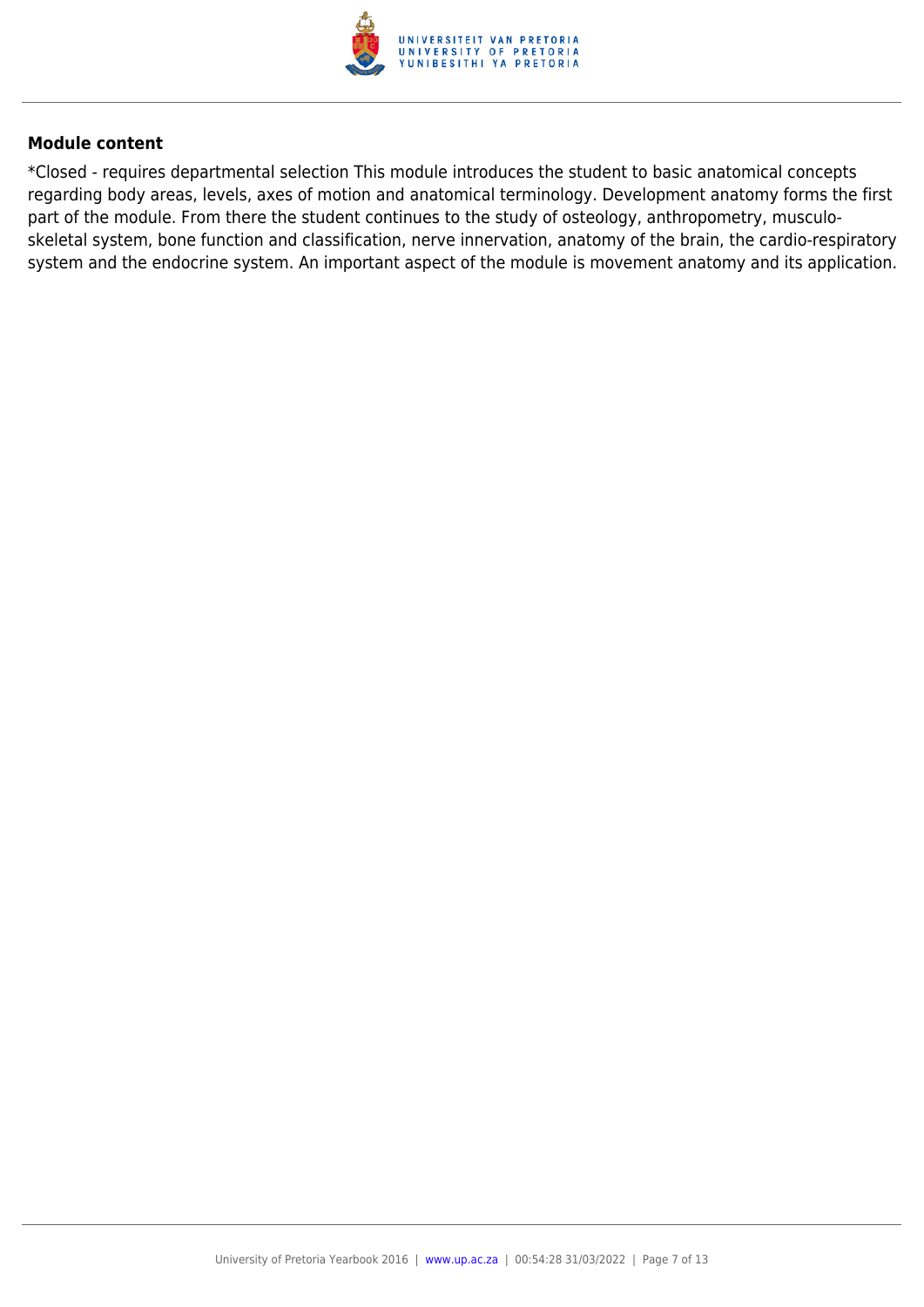

# Curriculum: Year 2

**Minimum credits: 141**

# **Core modules**

# **Sports injuries II 210 (EXE 210)**

| <b>Module credits</b>         | 16.00                                 |
|-------------------------------|---------------------------------------|
| <b>Prerequisites</b>          | <b>EXE 110</b>                        |
| <b>Contact time</b>           | 3 lectures per week                   |
| <b>Language of tuition</b>    | Double Medium                         |
| <b>Academic organisation</b>  | <b>Biokinetics and Sports Science</b> |
| <b>Period of presentation</b> | Semester 1                            |
| <b>Module content</b>         |                                       |

\*Closed – requires departmental selection Overuse injuries, lower limb injuries, knee injuries, and shoulder injuries. Sport-16 specific injuries, sports massage, and advanced CPR.

# **Applied nutrition 220 (EXE 220)**

| <b>Module credits</b>         | 16.00                                 |
|-------------------------------|---------------------------------------|
| <b>Contact time</b>           | 3 lectures per week                   |
| Language of tuition           | Double Medium                         |
| <b>Academic organisation</b>  | <b>Biokinetics and Sports Science</b> |
| <b>Period of presentation</b> | Semester 2                            |

#### **Module content**

\*Closed – requires departmental selection Nutrition and health, digestion, absorption and metabolism, carbohydrates, fats, proteins, energy balance and weight management. Food environment, nutrition during growth, nutrition and physical fitness, nutrition and stress management.

# **Motor learning and development II 221 (EXE 221)**

| <b>Module credits</b>         | 16.00                                 |
|-------------------------------|---------------------------------------|
| <b>Prerequisites</b>          | <b>EXE 120</b>                        |
| <b>Contact time</b>           | 3 lectures per week                   |
| <b>Language of tuition</b>    | English                               |
| <b>Academic organisation</b>  | <b>Biokinetics and Sports Science</b> |
| <b>Period of presentation</b> | Semester 2                            |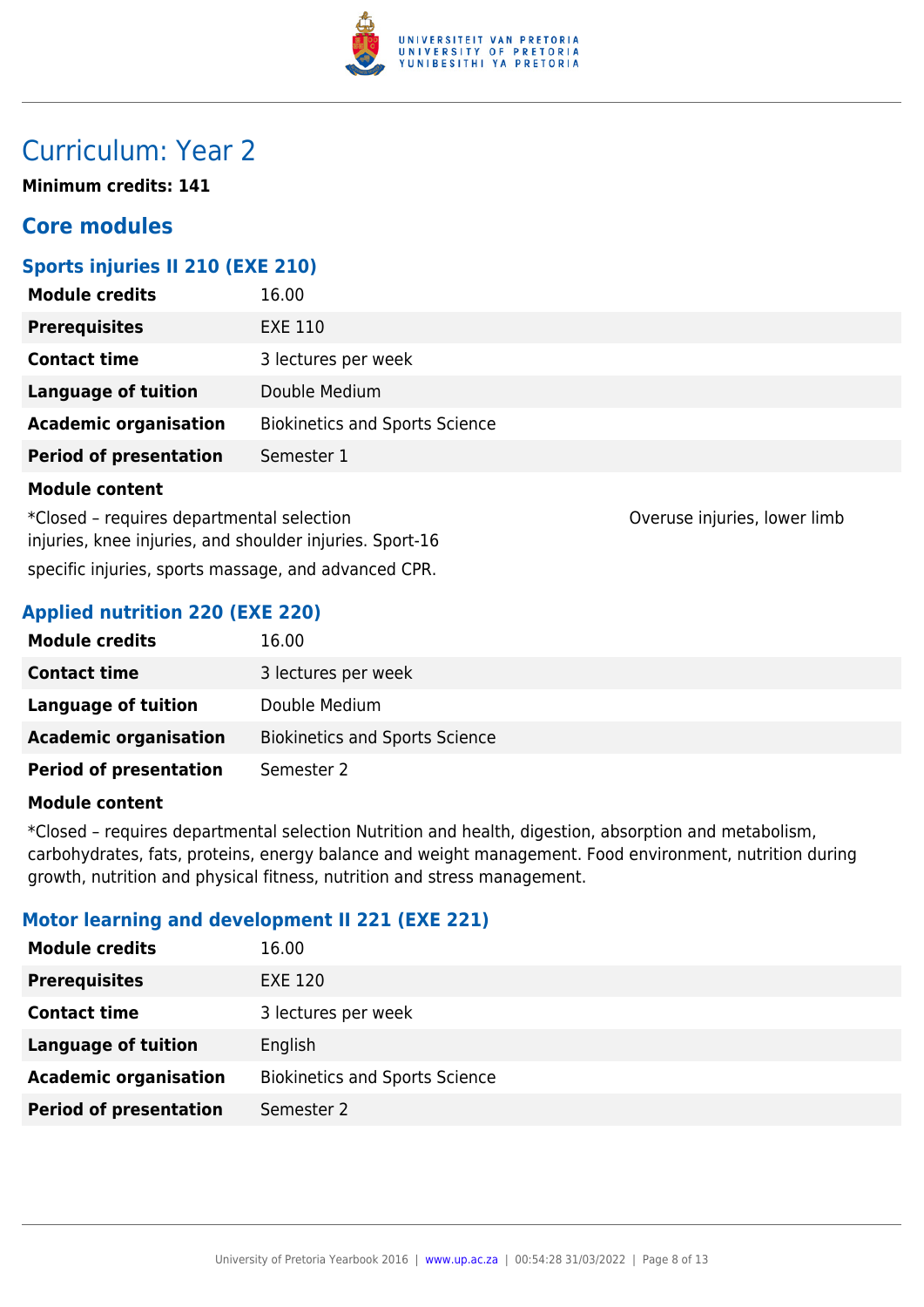

\*Closed – requires departmental selection This module introduces the field-based professional to the processes that underlie human movement learning. Principles of performance assessment, effective instruction, designing practice, rehabilitation and guidelines to optimise training experience, skill acquisition and performance will be included. Opportunities to apply principles and concepts will be incorporated.

# **Sports practical (advanced) 200 (PRC 200)**

| <b>Module credits</b>         | 16.00                                 |
|-------------------------------|---------------------------------------|
| <b>Prerequisites</b>          | <b>PRC 100</b>                        |
| <b>Contact time</b>           | 2 practicals per week                 |
| <b>Language of tuition</b>    | Double Medium                         |
| <b>Academic organisation</b>  | <b>Biokinetics and Sports Science</b> |
| <b>Period of presentation</b> | Year                                  |

#### **Module content**

\*Closed – requires departmental selection Sports-specific skills, team situation; rules and regulations, refereeing; game analysis; coaching.

# **Fundamental physiology 110 (SMC 110)**

| <b>Module credits</b>         | 12.00                                 |
|-------------------------------|---------------------------------------|
| <b>Contact time</b>           | 3 lectures per week                   |
| Language of tuition           | Double Medium                         |
| <b>Academic organisation</b>  | <b>Biokinetics and Sports Science</b> |
| <b>Period of presentation</b> | Semester 1                            |
| Module content                |                                       |

#### **Module content**

\*Closed – requires departmental selection The cell, bioenergy, muscle contraction, and respiration.

# **Applied kinesiology (anatomy) 210 (SMC 210)**

| <b>Module credits</b>         | 16.00                                 |
|-------------------------------|---------------------------------------|
| <b>Prerequisites</b>          | ANA 121, ANA 122                      |
| <b>Contact time</b>           | 3 lectures per week                   |
| <b>Language of tuition</b>    | Double Medium                         |
| <b>Academic organisation</b>  | <b>Biokinetics and Sports Science</b> |
| <b>Period of presentation</b> | Semester 1                            |

#### **Module content**

\*Closed – requires departmental selection. Biomechanics and muscle anatomy, classes of levers, structural kinesiology, central nervous system, and peripheral nervous system.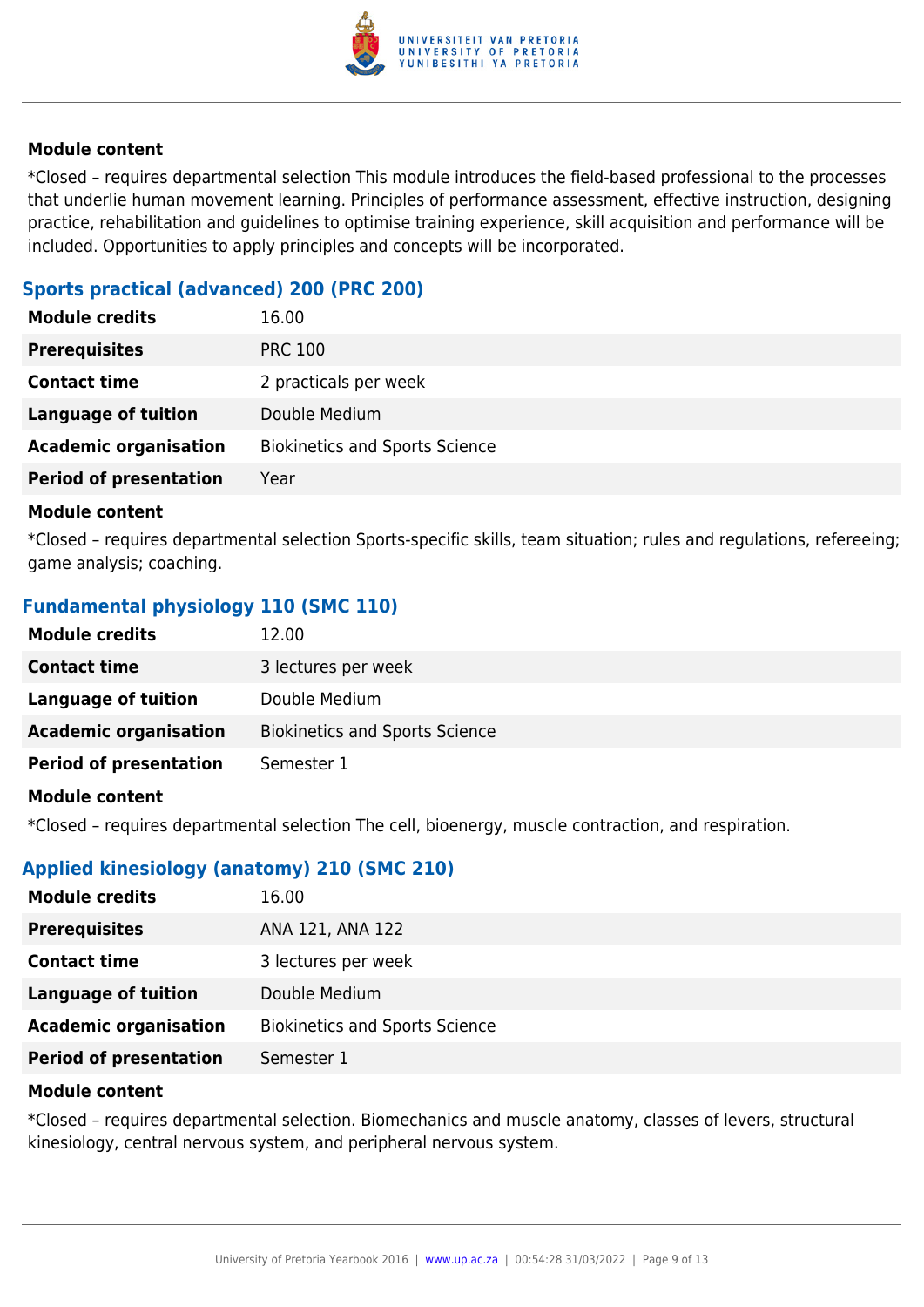

# **Applied biomechanics 211 (SMC 211)**

| <b>Module credits</b>         | 16.00                                 |
|-------------------------------|---------------------------------------|
| <b>Contact time</b>           | 3 lectures per week                   |
| Language of tuition           | Double Medium                         |
| <b>Academic organisation</b>  | <b>Biokinetics and Sports Science</b> |
| <b>Period of presentation</b> | Semester 1                            |

#### **Module content**

\*Closed – requires departmental selection. This module focuses on the biomechanical principles involved in human movement and sports activities. It comprises the study and analysis of linear and angular kinetics and the understanding of the biomechanical principles underlying the skeletal system and joints.

# **Applied physiology (exercise) 220 (SMC 220)**

| <b>Module credits</b>         | 16.00                                 |
|-------------------------------|---------------------------------------|
| <b>Prerequisites</b>          | <b>SMC 110</b>                        |
| <b>Contact time</b>           | 3 lectures per week                   |
| <b>Language of tuition</b>    | Double Medium                         |
| <b>Academic organisation</b>  | <b>Biokinetics and Sports Science</b> |
| <b>Period of presentation</b> | Semester 2                            |
|                               |                                       |

#### **Module content**

\*Closed – requires departmental selection. Acid-base balance, thermoregulation, hypo and hyperbaria, exercise metabolism, factors affecting performance.

# **Event management and entrepreneurship 210 (SMS 210)**

| <b>Module credits</b>         | 16.00                                 |
|-------------------------------|---------------------------------------|
| <b>Contact time</b>           | 2 lectures per week                   |
| Language of tuition           | Double Medium                         |
| <b>Academic organisation</b>  | <b>Biokinetics and Sports Science</b> |
| <b>Period of presentation</b> | Semester 2                            |

#### **Module content**

\*Closed – requires departmental selection. Planning, organising, logistics and management of events, and also the effect of events.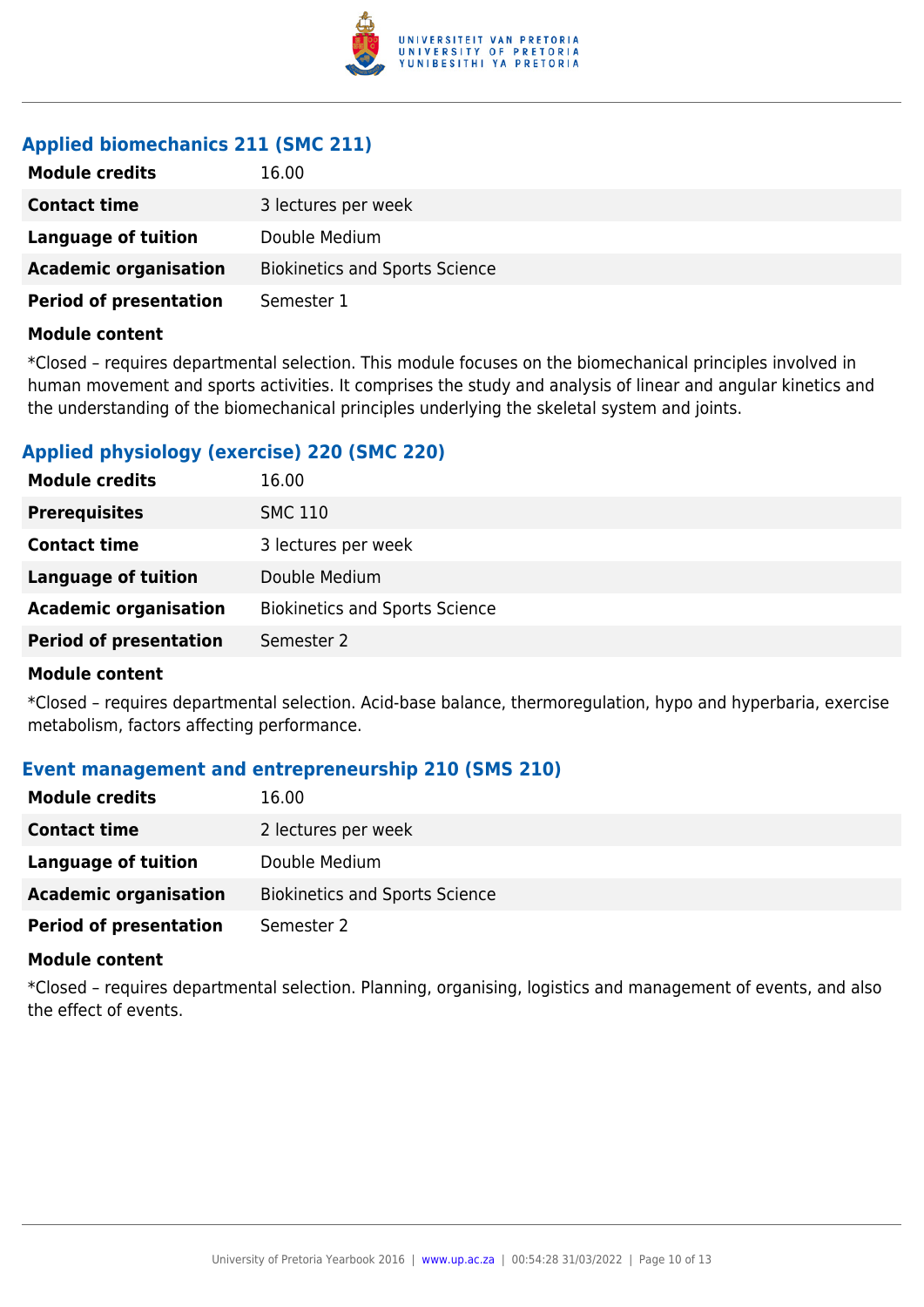

# Curriculum: Final year

**Minimum credits: 130**

# **Core modules**

# **Biomechanics II 321 (BGN 321)**

| <b>Prerequisites</b><br>No prerequisites.<br>1 practical per week, 2 lectures per week<br><b>Contact time</b> |
|---------------------------------------------------------------------------------------------------------------|
|                                                                                                               |
|                                                                                                               |
| <b>Language of tuition</b><br>English                                                                         |
| <b>Academic organisation</b><br><b>Biokinetics and Sports Science</b>                                         |
| <b>Period of presentation</b><br>Semester 2                                                                   |

# **Module content**

\*Closed – requires departmental selection Applying biomechanical principles through understanding the use of various measurement techniques and technology for the biomechanical analysis of sport.

# **Applied exercise science (gymnasium) 310 (BGN 310)**

| <b>Module credits</b>         | 15.00                                    |
|-------------------------------|------------------------------------------|
| <b>Contact time</b>           | 1 practical per week, 1 lecture per week |
| Language of tuition           | English                                  |
| <b>Academic organisation</b>  | <b>Biokinetics and Sports Science</b>    |
| <b>Period of presentation</b> | Semester 1                               |

# **Module content**

\*Closed – requires departmental selection The student will be taught on disciplines such as gymnasium layout, warm-up techniques and training methods with reference to traditional anatomical areas.

# **Testing and evaluation (laboratory) 320 (BGN 320)**

| <b>Module credits</b>         | 15.00                                    |
|-------------------------------|------------------------------------------|
| <b>Contact time</b>           | 1 lecture per week, 1 practical per week |
| Language of tuition           | English                                  |
| <b>Academic organisation</b>  | <b>Biokinetics and Sports Science</b>    |
| <b>Period of presentation</b> | Semester 2                               |

# **Module content**

\*Closed – requires departmental selection After completion of this module the student will be able to perform the following applied physiological practical tests during talent identification and programme prescription: static lung functions, direct maximal oxygen consumption, indirect maximal oxygen consumption, anaerobic power tests, anthropometry, and the Wingate anaerobic muscle endurance test.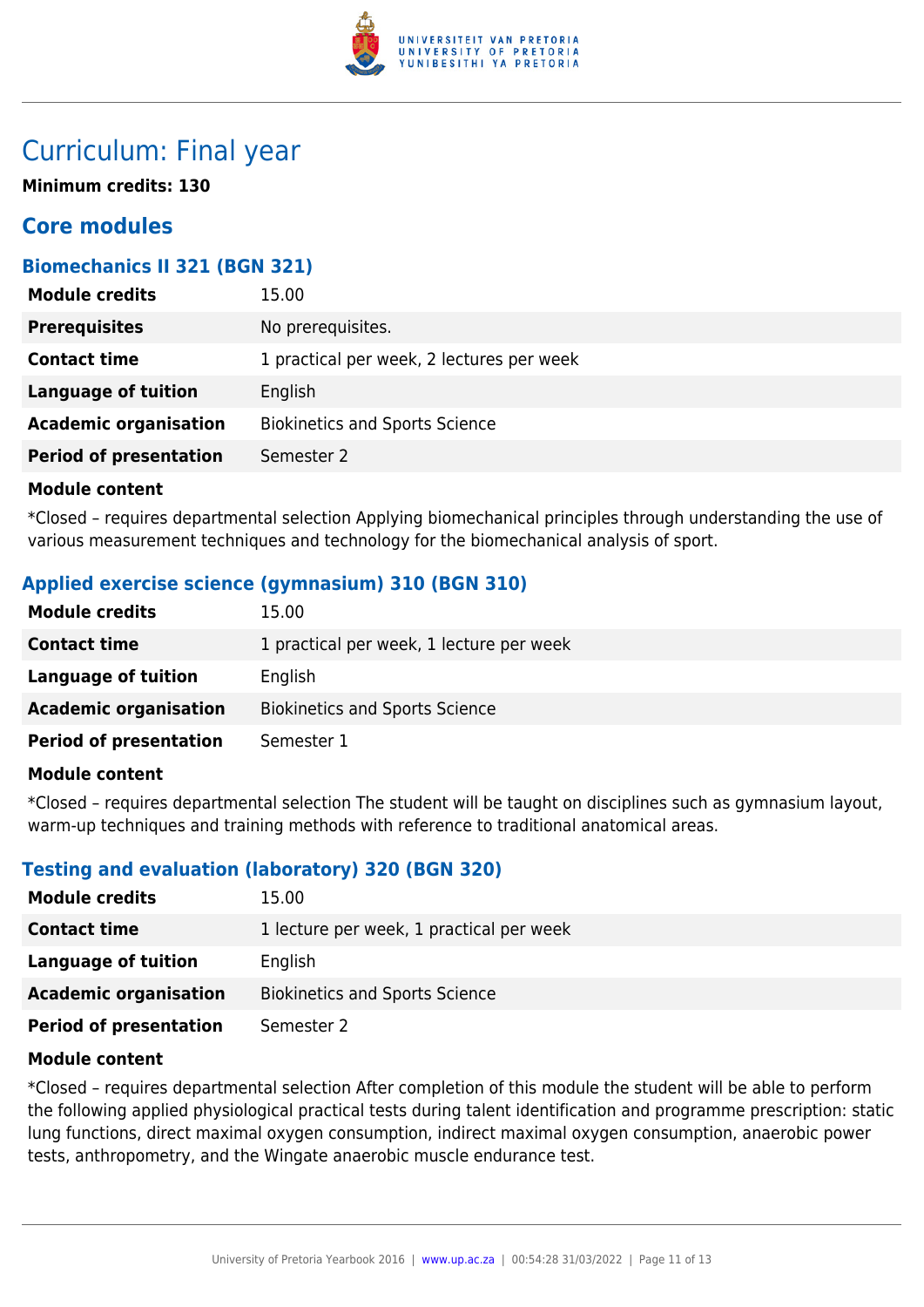

# **Research methodology II 301 (EXE 301)**

| <b>Module credits</b>         | 20.00                                 |
|-------------------------------|---------------------------------------|
| <b>Prerequisites</b>          | <b>EXE 311</b>                        |
| <b>Contact time</b>           | 2 lectures per week                   |
| <b>Language of tuition</b>    | English                               |
| <b>Academic organisation</b>  | <b>Biokinetics and Sports Science</b> |
| <b>Period of presentation</b> | Year                                  |
|                               |                                       |

#### **Module content**

\*Closed – requires departmental selection In this module the focus will be on fundamental quantitative or experimental research methodology, and statistics. The student will have the opportunity to demonstrate an understanding of the module through the medium of a written theoretical examination and a research proposal.

# **Sports injuries (upper and lower quarter) 310 (EXE 310)**

| <b>Module credits</b>         | 15.00                                 |
|-------------------------------|---------------------------------------|
| <b>Prerequisites</b>          | <b>EXE 210</b>                        |
| <b>Contact time</b>           | 3 lectures per week                   |
| <b>Language of tuition</b>    | English                               |
| <b>Academic organisation</b>  | <b>Biokinetics and Sports Science</b> |
| <b>Period of presentation</b> | Semester 1                            |

#### **Module content**

\*Closed – requires departmental selection This module focuses primarily on preparing the student for specialisation in biokinetics at postgraduate level. The focus is primarily on the anatomical position, symptoms and identification of the most important soft tissue injuries in sport and the use of exercise as a rehabilitation modality in the final phase of rehabilitation.

# **Laboratory evaluation 301 (PRC 301)**

| <b>Module credits</b>         | 20.00                                 |
|-------------------------------|---------------------------------------|
| <b>Contact time</b>           | 2 practicals per week                 |
| <b>Language of tuition</b>    | English                               |
| <b>Academic organisation</b>  | <b>Biokinetics and Sports Science</b> |
| <b>Period of presentation</b> | Year                                  |

#### **Module content**

\*Closed – requires departmental selection Sports-specific specific evaluation and programme prescription.

# **Applied physiology 320 (SMC 320)**

| <b>Module credits</b> | 20.00          |
|-----------------------|----------------|
| <b>Prerequisites</b>  | <b>SMC 220</b> |